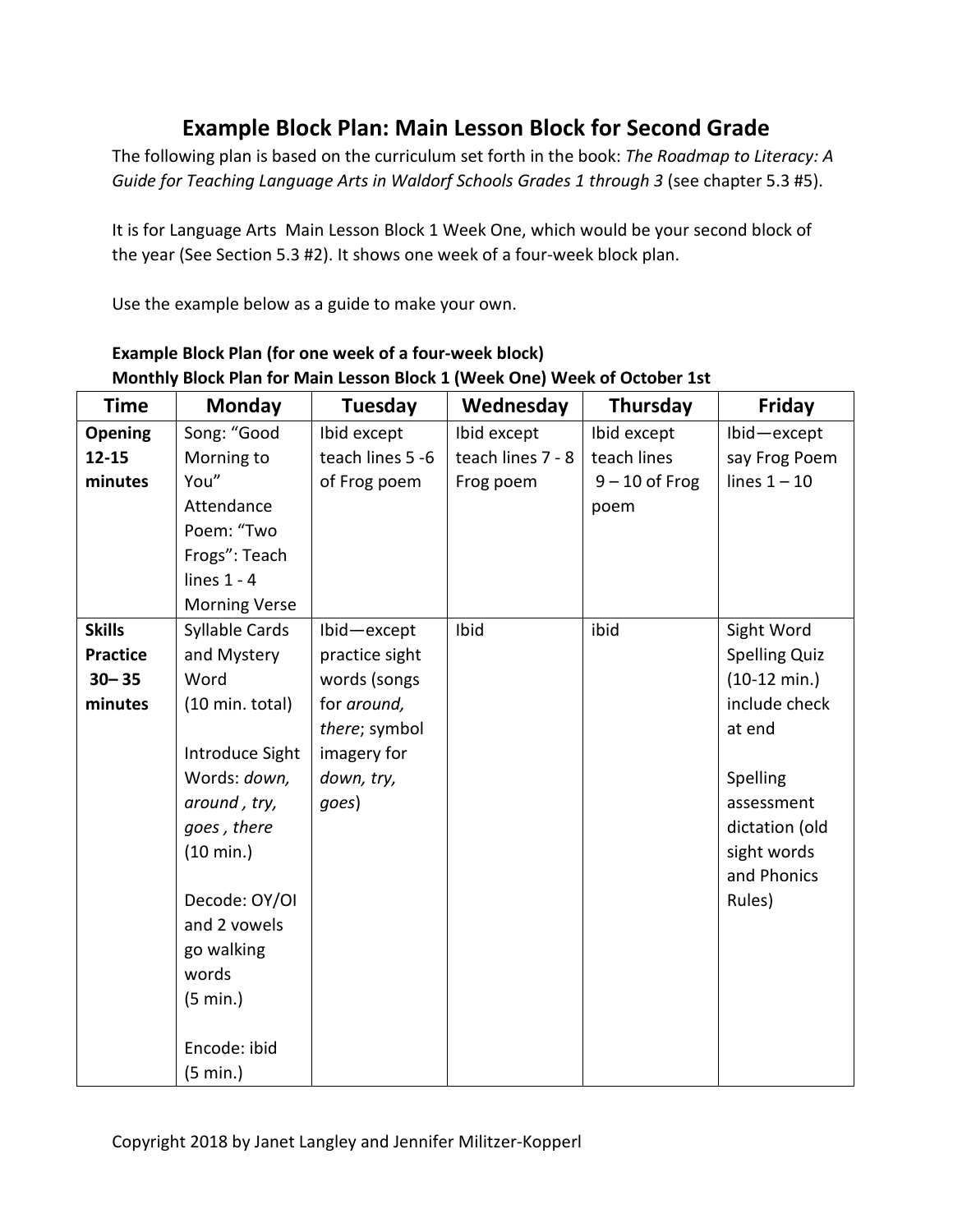| <b>Time</b>                  | <b>Monday</b>          | <b>Tuesday</b>        | Wednesday           | Thursday            | Friday              |
|------------------------------|------------------------|-----------------------|---------------------|---------------------|---------------------|
| <b>Transition</b>            | "High and Low"         | Bean Bags to          | "Hokey Pokey"       | Visit "Upside       | "On the Day I       |
| $3 - 5$                      | poem as IMA            | "Whiskey              |                     | Down World"         | Went to Sea"        |
| minutes                      |                        | Frisky" poem          |                     |                     | (Pirate Song)       |
|                              |                        |                       |                     |                     | google              |
| <b>Introduction</b> Continue |                        | <b>Review Phonics</b> | <b>Review Story</b> | <b>Review Story</b> | <b>Review Story</b> |
| $8/$ or                      | Introduction of        | <b>Rule 11:</b>       | from Tuesday        | from                | from Thursday       |
| <b>Review</b>                | <b>Phonics Rule</b>    | Diphthongs:           |                     | Wednesday           |                     |
| $10 - 15$                    | 11:                    | OU/OW                 | Practice            |                     | Introduce or        |
| minutes                      | Diphthongs:            |                       | OU/OW if time       | Introduce           | Review              |
|                              | OU/OW with             | <b>Activity A:</b>    | (get a sense of     | AU/AW if class      | AU/AW;              |
|                              | key words: ow,         | Open Sort             | how close they      | is ready;           | Otherwise,          |
|                              | ouch (Add to           | Spelling              | are to mastery)     | Otherwise,          | introduce/revie     |
|                              | <b>Phonics Rule</b>    | Challenge (See        |                     | introduce a         | w a cursive         |
|                              | Book)                  | Section 4.2           |                     | cursive letter.     | letter              |
|                              |                        | <b>Rule 11)</b>       |                     |                     |                     |
|                              | Activity:              |                       |                     |                     |                     |
|                              | <b>Brainstorm</b>      |                       |                     |                     |                     |
|                              | words with the         |                       |                     |                     |                     |
|                              | /ou/ sound             |                       |                     |                     |                     |
| <b>Transition</b>            | <b>Directions: Set</b> | Ibid                  |                     | Ibid                | Ibid                |
| $3 - 5$                      | up for                 |                       |                     |                     |                     |
| minutes                      | <b>Bookwork</b>        |                       |                     |                     |                     |
|                              | (Give                  |                       |                     |                     |                     |
|                              | directions to          |                       |                     |                     |                     |
|                              | each Group) +          |                       |                     |                     |                     |
|                              | <b>IMA</b>             |                       |                     |                     |                     |